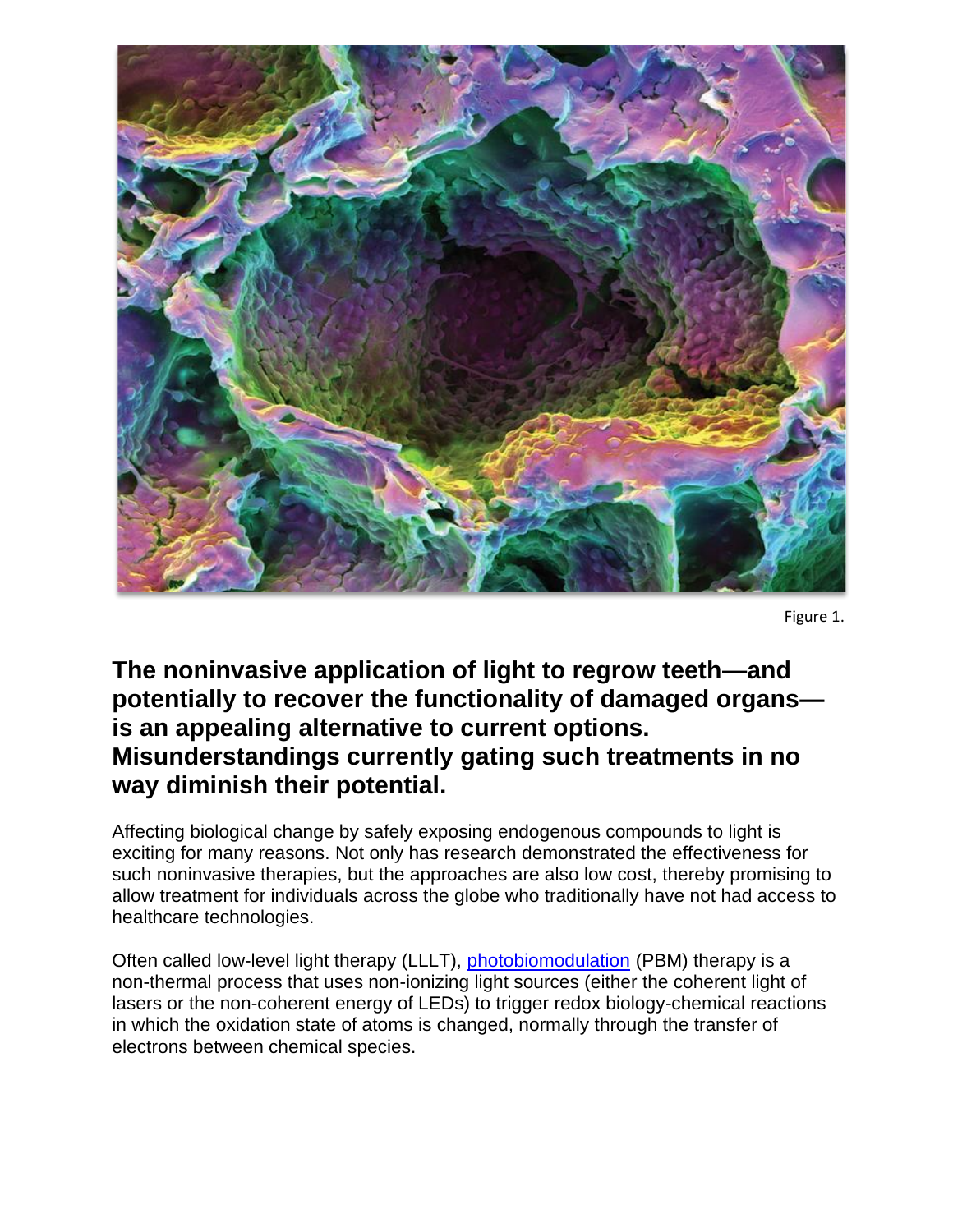PBM is being applied and investigated for a wide range of applications, including the harnessing of stem cells for tissue regeneration. Regulatory proteins called growth factors can trigger stem cells (which occur naturally in the adult body) to differentiate into a range of functional cell types. The standard method of boosting stem cell proliferation is a multi-step process that involves extracting tissue, isolating stem cells and processing them in a lab, and then returning them to the body. Recent research shows, however, that noninvasive application of light can boost the natural growth of an individual's own stem cells to enable exciting new treatments.<sup>1</sup>

## **Stimulating organ regeneration**

When you think of organ regeneration, you may naturally think of the liver. In mammals, this organ has an inherent capacity to recover following injury—an abnormal loss of cells triggers a rapid response.

Among the studies researching the use of light to trigger for regeneration is work by Israeli scientists investigating PBM for liver tissues in the critical 48 hours following injury.<sup>2</sup>Researchers at Tel Aviv University and Wolfson Medical Center (Holon, Israel) built on earlier work that demonstrated 1) the ability of bone marrow-derived mesenchymal stem cells (MSCs) to naturally stimulate the formation of blood cell components in the liver, and 2) the biostimulatory effects of laser light on cells and organs—including skeletal muscle, heart, brain, and liver following injury.

Led by Uri Oron, Ph.D., at Tel Aviv University's Department of Zoology, the team excised 70% of the livers of 12 mature male rats, which they assigned randomly to two groups: a control non-laser-treated group and an experimental group. The experimental group was treated with 804 nm light from a tunable-power gallium aluminum arsenide (GaAlAs) diode laser with a 1.5-mm-diameter metal-backed glass fiber optic. The researchers applied a 2-cm-diameter beam with 5 mW/cm<sup>2</sup> power by placing the distal tip of the fiber optic to a shaved area above the surgical site 3 hours post-surgery for 60 seconds. Two days post-hepatectomy, the researchers injected both groups with 5- Bromo-2'deoxyuridine (BrdU), a synthetic nucleoside used to detect proliferating cells in living tissues.

Examining histological sections from each liver, they found a 2.6-fold increase in the number of proliferating (BrdU-positive) cells per area in the regenerating regions of livers in the laser-treated rats vs. the non-laser-treated group. Likewise, the density of newly formed blood vessels was 3.3X greater and the population of immunopositive stem cells was 2.3-fold higher, in the same area of the laser-treated livers vs. those not receiving laser treatment. The results led the researchers to conclude that PBM was helpful not only in facilitating the formation of new hepatocytes and MSCs, but also for angiogenesis.

For their next investigation, the researchers chose a more-challenging target—the mammalian heart.<sup>2</sup> Unlike the liver, the heart's post-injury regenerative capacity is gated by low-level cardiomyocyte proliferation and a limited number of cells expressing stem